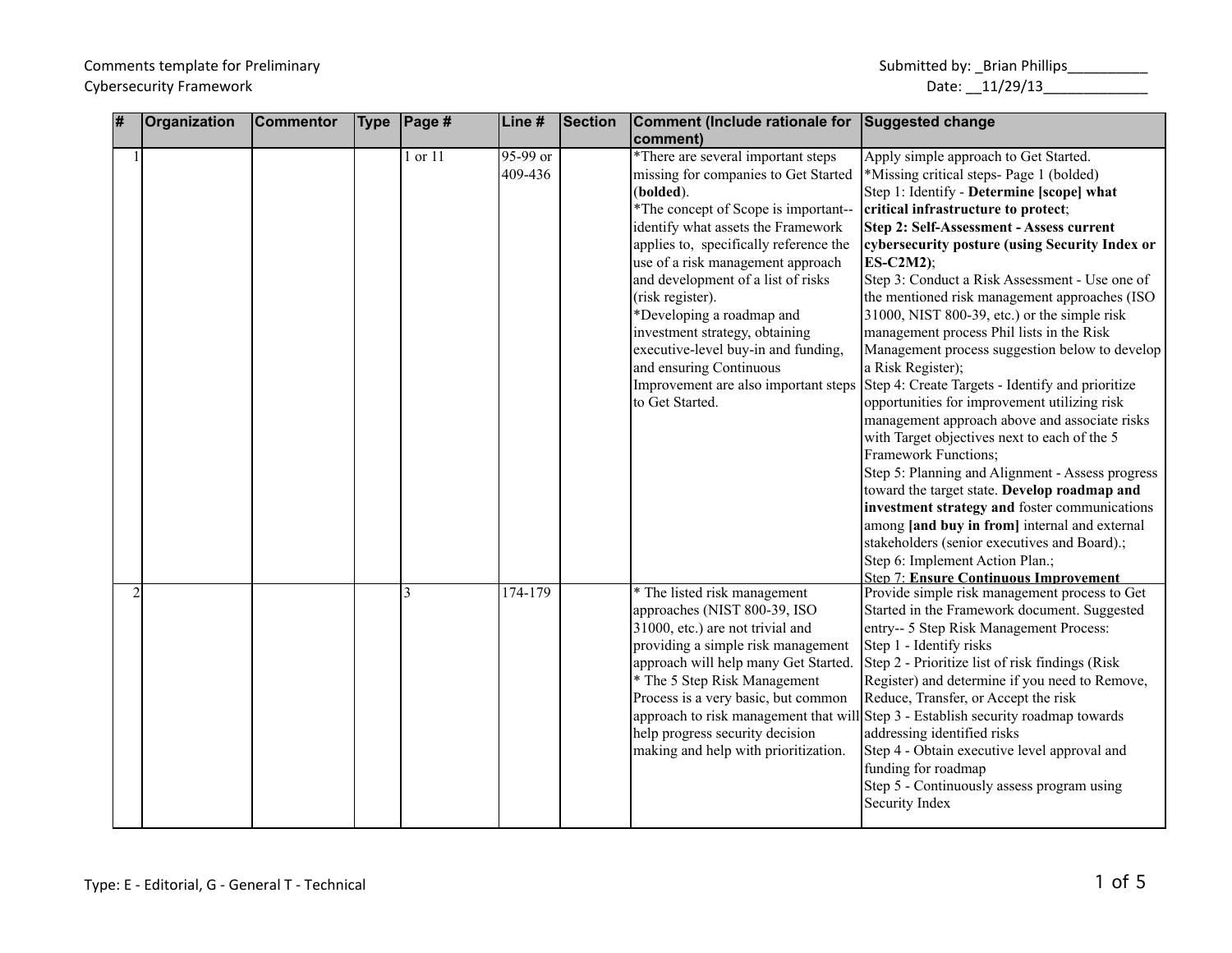|  | $7-8, 9-10$ | 281-306. | *Aligned with most consultant/audit          | *Offer options for a simple Self-Assessment (e.g.                                   |
|--|-------------|----------|----------------------------------------------|-------------------------------------------------------------------------------------|
|  |             | 321-389  | security program assessments and             | Security (CMM) Index and ES-C2M2).                                                  |
|  |             |          | uses CMM                                     | *Use CMM/CMMI as a simple self-assessment                                           |
|  |             |          | *Use constructive, non-regulatory            | methodology for the CSF 5 Functions and                                             |
|  |             |          | language like Security Index where           | associated charts/graphs                                                            |
|  |             |          | we can set our own Goals or Targets          | SCMMI Index 1 - Initial / Ad-hoc - Not                                              |
|  |             |          | *ES-C2M2 uses similar approach               | Implemented                                                                         |
|  |             |          |                                              | (embedded to assess each MIL)--Not  SCMMI Index 2 - Repeatable / Managed (Risk      |
|  |             |          | implemented, Partially implemented,          | Informed) - Partially Implemented                                                   |
|  |             |          | Largely implemented, Fully                   | SCMMI Index 3 - Defined - Largely Implemented                                       |
|  |             |          |                                              | implemented, and Achieved--found in SCMMI Index 4 - Quantitatively Managed - Fully  |
|  |             |          | the ES-C2M2 Self-                            | Implemented                                                                         |
|  |             |          | Evaluation Toolkit 2of2.zip in the           | SCMMI Index 5 - Optimizing - Achieved                                               |
|  |             |          |                                              | ES-C2M2 Report Builder spreadsheet  * Set Goals or Targets associated with Security |
|  |             |          | *Tiers and Profiles is a confusing and Index |                                                                                     |
|  |             |          | NEW construct. We can move to this           |                                                                                     |
|  |             |          | in CSF version 2.0, but let's not start      |                                                                                     |
|  |             |          | here. No one raised their hands in the       |                                                                                     |
|  |             |          | Raleigh workshop when we polled the          |                                                                                     |
|  |             |          | group "Do you know how to use Tiers          |                                                                                     |
|  |             |          | and Profiles?"                               |                                                                                     |
|  |             |          | *Suggest that NIST use a                     |                                                                                     |
|  |             |          | SurveyMonkey to continue to broadly          |                                                                                     |
|  |             |          | poll this question.                          |                                                                                     |
|  |             |          | *Security [Capability Maturity               |                                                                                     |
|  |             |          | Model] Index is a simple construct           |                                                                                     |
|  |             |          | and broadly used already without             |                                                                                     |
|  |             |          | people knowing they're using it, they        |                                                                                     |
|  |             |          | just are.                                    |                                                                                     |
|  |             |          |                                              |                                                                                     |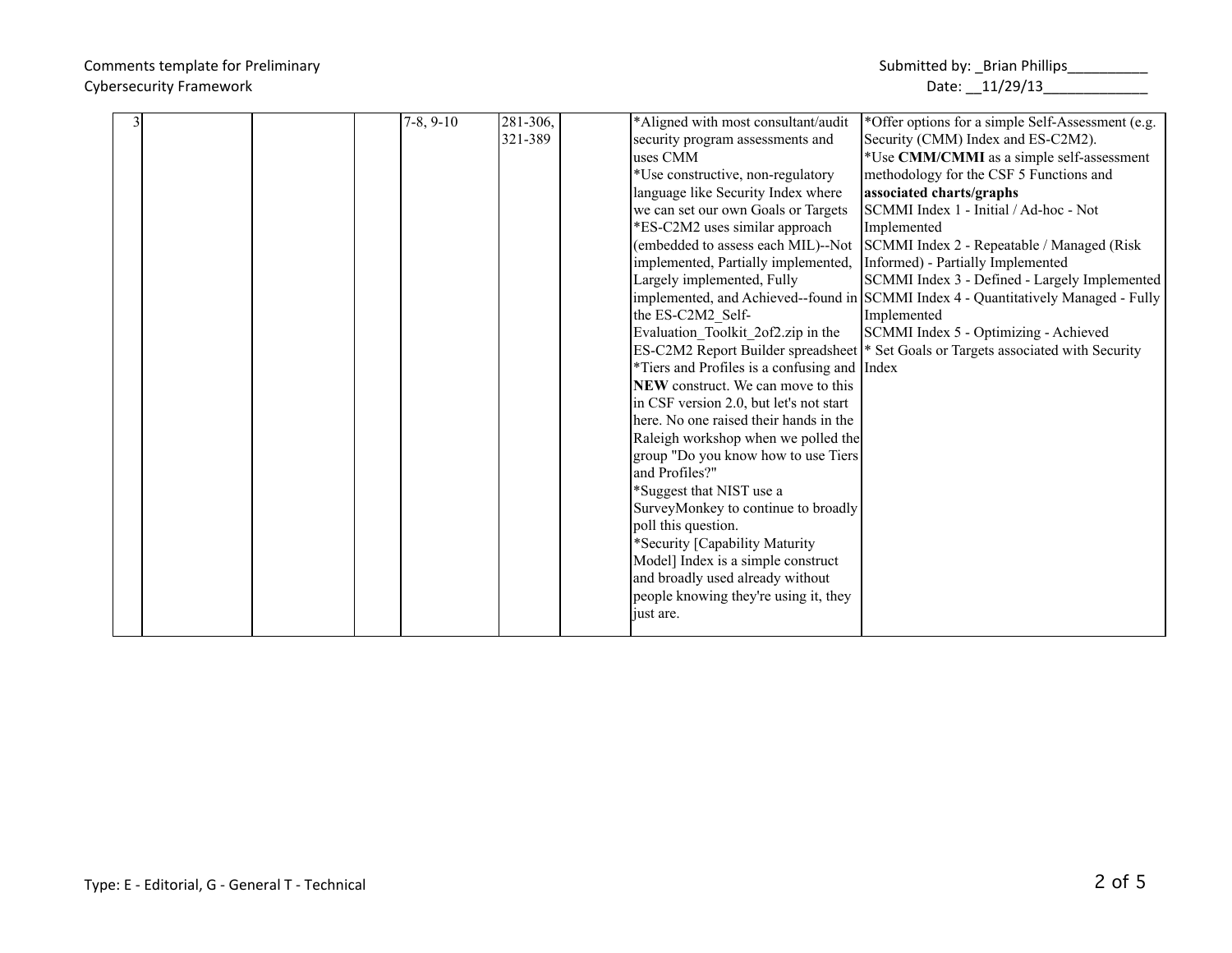|  | 13-26 | 457-477 | *Cross mapping allows each of the                                           | Cross map prominent security standards in the                                                |
|--|-------|---------|-----------------------------------------------------------------------------|----------------------------------------------------------------------------------------------|
|  |       |         | prominent, core security standards                                          | Informative References.                                                                      |
|  |       |         | identified in the Information                                               | 1: Use the Alternative View version of Appendix                                              |
|  |       |         |                                                                             | References to stand on its own merits $ A $ . The consolidated view (or mash up view) in the |
|  |       |         | and allows companies that have                                              | Preliminary Framework Cybersecurity.pdf is                                                   |
|  |       |         | adopted at least one of the security                                        | confusing.                                                                                   |
|  |       |         | standards apply the specific security                                       | 2: Also provide a spreadsheet version of                                                     |
|  |       |         | standard.                                                                   | Appendix A with the Alternative View similar to                                              |
|  |       |         | *H2Cross mapping allows each                                                | what you released prior to Raleigh for the                                                   |
|  |       |         | standard to clearly show what a                                             | consolidate/mash-up view of Appendix A/                                                      |
|  |       |         | company is doing to adopt/implement Framework Core.XLSX                     |                                                                                              |
|  |       |         | the Cybersecurity Framework with                                            | http://www.nist.gov/itl/upload/preliminary_cybers                                            |
|  |       |         |                                                                             | respect to the other security standards. ecurity framework-framework core.xlsx               |
|  |       |         |                                                                             |                                                                                              |
|  | 13-26 | 457-477 | *Without a thorough cross mapping,                                          | 1: Must ensure NIST, COBIT, CSC, and ISO cross                                               |
|  |       |         | NIST will have put into question the                                        | mappings are thorough/complete mappings (there                                               |
|  |       |         | thoroughness of the existing security                                       | are too may "NA" entries).                                                                   |
|  |       |         | standard if a standard in the                                               | 2: Ensure ISO\IEC 27001:2005 A.10.9.1,                                                       |
|  |       |         |                                                                             | Informative References cannot fulfill  A.10.9.2, A.10.9.3, and A.8.2.2 are listed in the     |
|  |       |         | a specific Subcategory element (row). controls listings.                    |                                                                                              |
|  |       |         | *NIST will also have effectively                                            |                                                                                              |
|  |       |         | created a new security standard                                             |                                                                                              |
|  |       |         | without thoroughly performing the                                           |                                                                                              |
|  |       |         | cross mappings.                                                             |                                                                                              |
|  |       |         | *Missing several controls that have                                         |                                                                                              |
|  |       |         |                                                                             |                                                                                              |
|  |       |         | been known to fail such as ISO\IEC                                          |                                                                                              |
|  |       |         |                                                                             |                                                                                              |
|  |       |         | 27001:2005 A.10.9.1, A.10.9.2,                                              |                                                                                              |
|  |       |         | A.10.9.3, and A.8.2.2 that have been                                        |                                                                                              |
|  |       |         | ideitified by HISPI as controls that                                        |                                                                                              |
|  |       |         | have consistently failed in 2012 that<br>led to compromised protected data. |                                                                                              |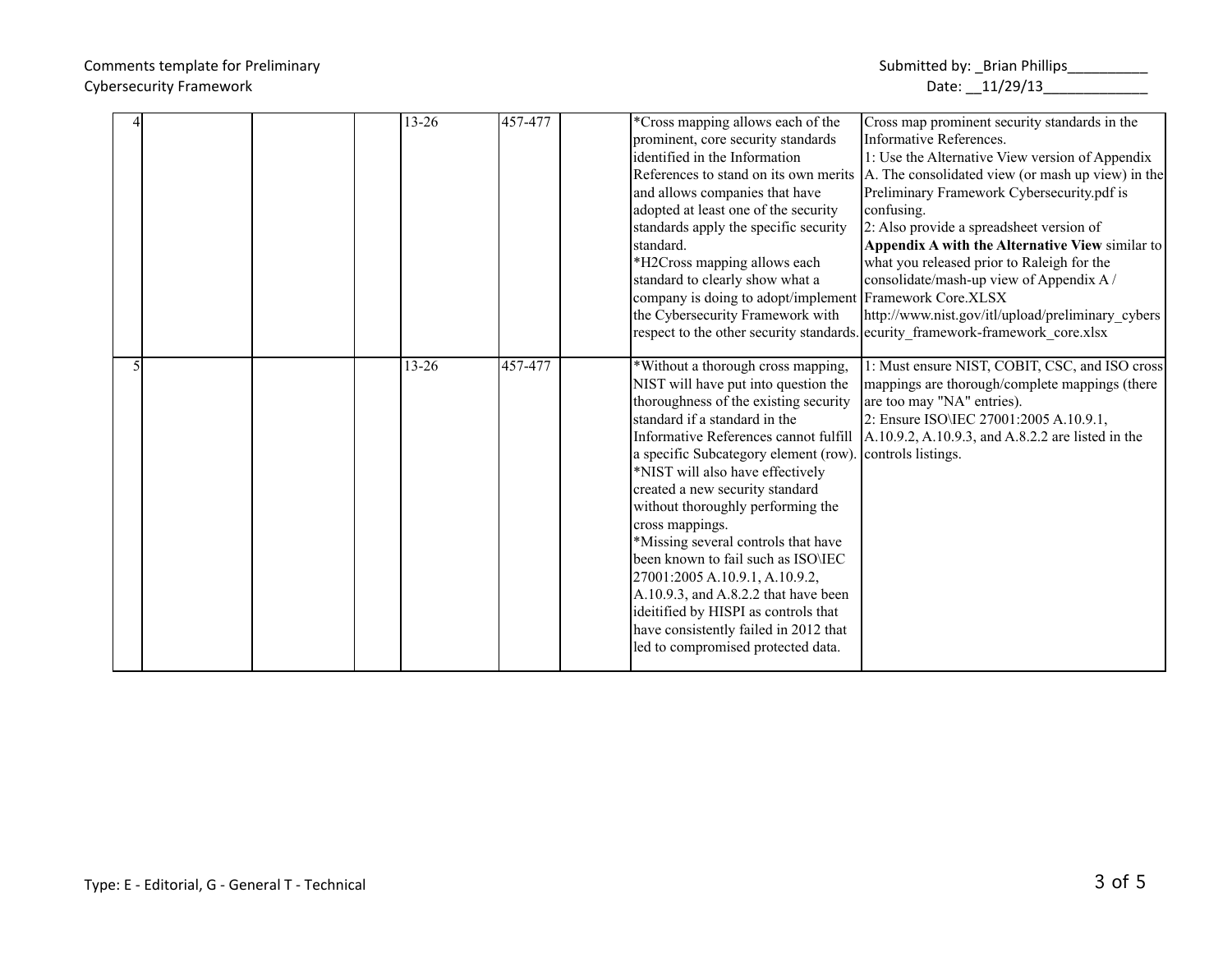|  |  | $13 - 26$ | 457-477 | *The CSA CCM is open source              | Use existing cross mappings such as the CSA |
|--|--|-----------|---------|------------------------------------------|---------------------------------------------|
|  |  |           |         |                                          |                                             |
|  |  |           |         | material, where other cross mappings CCM |                                             |
|  |  |           |         | cost money, and the CSA is willing to    |                                             |
|  |  |           |         | work with NIST and US government         |                                             |
|  |  |           |         | to keep this cross mapping up to date.   |                                             |
|  |  |           |         | *The CSA CCM have been updated           |                                             |
|  |  |           |         | frequently (every 6 to 18 months).       |                                             |
|  |  |           |         | The CCM applies to single and to         |                                             |
|  |  |           |         | multi-tenant entities and is based on    |                                             |
|  |  |           |         | ISO and HITRUST.                         |                                             |
|  |  |           |         | *CSA CCM already covers cloud            |                                             |
|  |  |           |         | which will become critical               |                                             |
|  |  |           |         | linfrastructure.                         |                                             |
|  |  |           |         | *Phil and CSA is reconfiguring the       |                                             |
|  |  |           |         | CSA CCM to resemble the                  |                                             |
|  |  |           |         | Framework by default. Release date is    |                                             |
|  |  |           |         | TBD but will be available by the end     |                                             |
|  |  |           |         | of the year.                             |                                             |
|  |  |           |         |                                          |                                             |